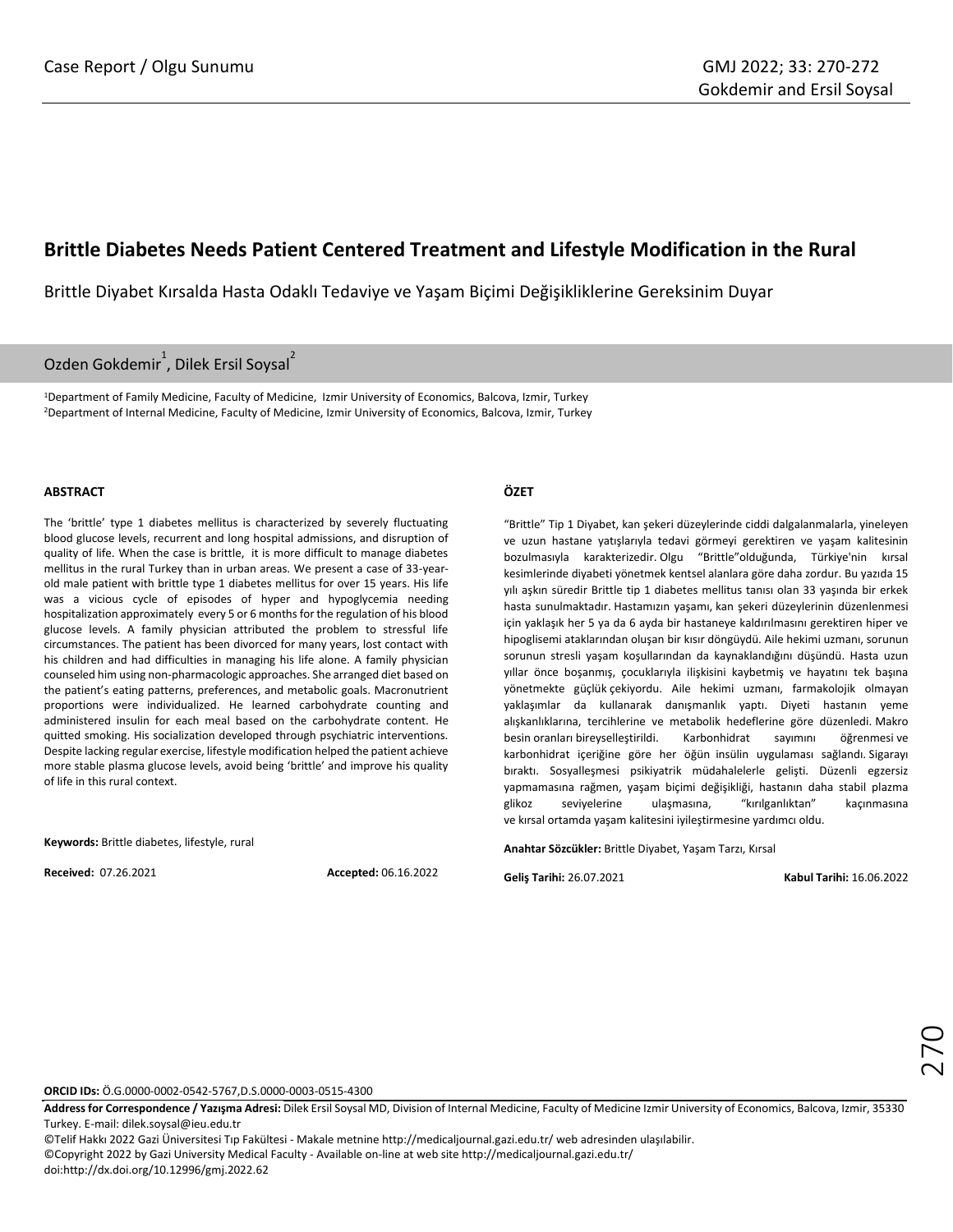# **INTRODUCTION**

Diabetes mellitus (DM) is a growing problem in rural areas worldwide. The term "brittle" diabetes defines the unstable insulin-dependent diabetes mellitus (IDDM) with frequent rises and falls of blood sugar(1-4).

These fluctuations can be life-threatening and cause unnecessary complications. Treatment is difficult and recurrent and long hospital admissions are among its characteristics**,** which in the long run, disrupts the lives of the patient and family members (1-7). It is easier to manage patients, even in rural areas, if they are compatible with their doctors in modification of their lifestyle (8) and optimising the insulin therapy(3,4), and if the doctors are compatible with their patients in managing their stress(1,3,4). Treatment must deal with the effects of psychosocial problems on brittleness, a major cause of impairment of the quality of life in these patients (1,3,4,6,7,9).

The case is a man with 15 years of insulin-dependent diabetes mellitus (IDDM), with 'brittle' behavior, and five years of high blood pressure. Over years of monitoring, he has had recurrent attacks of hypo-and-hyperglycemia and has refused to use insulin at times. Two years ago, his family physician, in addition to analogue insulin treatment, brought a strict modification to his lifestyle, which resulted in the diabetes changing from 'brittle' to 'stable'. This showed the importance of lifestyle modification coping with prolonged brittleness of diabetes.

#### **CASE REPORT**

A 33-year- old male patient from the South West of Turkey was first diagnosed with IDDM when he was 18-years-old. His life was disrupted by episodes of hyper-but mostly hypoglycemic attacks, requiring hospitalization every 5 or 6 months for the regulation of his blood glucose levels. At every admission, the insulin dose was readjusted, and he was provided with recommendations of diet prior to discharge. Due to his job as a cook, the patient found it difficult to comply with diets. A family physician attributed the 'brittle' characteristic of his diabetes to the stressful life circumstances. The patient had divorced long before and had lost contact with his children. He had difficulty managing his life alone. He had a history of high blood pressure since he was 28, a family history of type II diabetes mellitus in both parents and three aunts. His father died of heart failure in his early 40s. He smoked 20 cigarettes a day for 18 years but did not consume alcohol.

Two years ago, the local family physician gave him non-pharmacological counseling for the fluctuations of his plasma glucose levels. Physical examination revealed he weighed 70 kg, was 172 cm tall with a body mass index of 23.7 kg/m<sup>2</sup>. The physician arranged a diet of six small-volume meals per day (three main and three snacks) based on the patient eating patterns, preferences, and metabolic goals with individualized macronutrient proportions. He received an optimal diet of 25 kcal/kg of his ideal body weight (1800 calorie); 60% carbohydrates,15 - 20% protein, and 20–25% fat(10)**.** Consistent with the recommendations to increase dietary fiber intake by 3.0 g/1,000 kcal of total energy per day(8), his diet was high in fiber, vegetables and low-fat dairy products, but low in saturated fats. The amount of dietary fiber consisted of either 6-7 g of oatmeal or bran, or 50 to 100 g of nuts, or one serving of beans or broad beans, as recommended(8). The patient was given a translated and simplified version of the Carb Counting and Meal Planning brochure(11) involving a sample meal plan of 1800 calories daily. The patient eventually learned carbohydrate counting and started to administer analogue insulin based on the carbohydrate count for each meal. Daily insulin regimen included 'basal:bolus' application. He was persuaded to quit smoking. However, the main concern remained the depressive mood of the patient. He claimed to have no time to engage in physical exercise and made no effort. Nonetheless, lifestyle modification helped him in achieving more stable plasma glucose levels, which resulted in sustained stability, and an end to being 'brittle'. The patient, a cook, spent much of the day on his feet. He complained of pain in his right lower limb and in 22.05.2017, a colored-doppler ultrasound of the right lower extremity was performed. The ultrasound showed no atherosclerotic lesions in the arteries, no thrombosis or insufficiency in the veins.

 The patient was able to manage the changes in his behaviour only for eight months, before reverting to his former lifestyle. In 2018, he presented with a complaint of pigmentation and swelling on the extensor side of the right lower extremity, and severe pain on the plantar side of his right foot, a typical diabetic foot lesion. He complained of difficulty in working on his feet. He was anxious and depressed.

# Gokdemir and Ersil Soysal

At admission blood pressure was 150/90 mmHg, laboratory results revealed the white blood cell count: 13.5 K/ µL, glucose: 347 mg/dl, HbA1c: 14.7 % (4.6-6.5), CRP (turbidimetric): 19.6 mg/dL (0-6), urea:56 mg/dL (10-50), creatinine: 1.7 mg/dL (0.6-1.2), albumin:1.9 g/dL (3.2-4.8), vitamin D: 3 ng/mL (4.92-47.9), vitamin B12: 121.3 pmol/L (197-771), TSH: 1.03 uIU/mL (0.35-5.5), Free T4: 1.06 ng/dL (0.89-1.76). Urine analysis revealed (+3) proteinuria without ketonuria. He was hospitalized. Insulin Aspart 10-10-10 IU at meal times and insulin Glargine 10 IU at night was administered. Each dose of insulin was only 2 units higher than his previous doses. His diet was rearranged. Enalapril 10 mg once daily was replaced with Lercanidipine- Enalapril 20 mg once daily, but all these precautions failed to regulate his blood pressure and blood sugars. Orthopedics consultation showed Wagner stage 1 ulcer  $12$  on the plantar side of his right foot. Pressure relief on the ulcer was recommended. He was treated with third-generation cephalosporin, Ceftriaxone 1gr 2x1 iv, and foot dressing twice a day with Rifampicin 125mg amp and Ethylene glycol Monophenyl Eter + Triticum Vulgare. The follow-up blood sugars were between 65 and 87 mg/dl, and he was vulnerable to hypoglycemia. Blood pressure was under control after Carvedilol 6.25 mg 1x1 po was administered to his previous antihypertensive drugs and insulin therapy was changed to insulin Lispro 6-6-6 IU and insulin Detemir 12 IU. Treatment with antibiotics continued for 14 days. Control laboratory results on 16 February 2018 revealed: blood glucose: 103 mg/dl, CRP (turbidimetric): 8.8 mg/dl, Urea: 62 mg/dl, creatinine: 1.9 mg/dl, potassium:3 mmol/L (3.5-5.5), albumin:1.7 g/dL (3.2-4.8), globulin: 2 g/dl (2.5-3.4). CBC was unremarkable except for Hb: 11.5 g/dl. Urinalysis showed (+1) proteinuria. Ketone bodies, bacteria and nitrite were negative. Citalopram 10 mg po was administered for the recurring depression. Liver functions remained normal and the drug dose was adjusted to 20 mg po daily. The patient was presented to a tertiary hospital for renal doppler ultrasonography for proteinuria and for colored-doppler ultrasound of his lower limb. In the follow-up of the patient, he underwent renal replacement therapy of 4 hours hemodialysis with bicarbonate 3 times in a week.

### **DISCUSSION**

Among the specific etiologies causing brittle diabetes, the most common one was defined to be psychological (1,13). Among other causes are delayed gastric emptying from autonomic neuropathy, defects of counter-regulatory hormones, defective insulin absorption or increased insulin degradation, and certain drugs like alcohol and antipsychotics 4. Only half of these patients with any of these specific etiologies could be treated previously (13). Today, management of 'brittle' diabetes with intensive insulin treatment (14,15) and changing behavior based on lifestyle recommendations is one treatment option to achieve blood glucose targets, and reduce or prevent the risk of diabetic complications 8. Another option is education and close communication between physicians and patients (14). However, in spite of all measures of close supervision and intensive insulin treatment, there may be still difficulty in the control of patients with brittle diabetes(1,15), as in the case of our patient. In this context, in most cases, an approach based on different disciplines and strategies is recommended to help patients in achieving the targets(15). In the present case, one of the feasible changes was directed at the eating pattern, which included three main meals with three snacks between to avoid fluctuations in plasma glucose levels. The daily carbohydrate and energy intake were adjusted according to the body weight and amount of physical activity. Meals were rich in vegetables and vegetable fibers with less fats from animal sources, as recommended (16). A combination of medical and psychological care for behavior and lifestyle change could be very helpful for people with DM because these factors are believed to interact and overlap (17). Group care was found valuable for patients with diabetes in issues such as how to eat and exercise, in how to manage stress and life issues, such as problems with children and parents, marital problems, sexual problems, and work problems, because such an approach gave patients time for discussion (17). Depression was an ongoing state in our patient. We preferred Citalopram, a selective serotonin reuptake inhibitor (SSRI). The SSRIs have proved to have effective antidepressant potentials and possess a favorable pharmacological profile (18).

 To conclude, high blood glucose levels were prevalent in the majority of patients with type 1 diabetes, as well as negative mood states, including anger and sadness<sup>18</sup>. We must be aware that the treatment of brittle diabetes is likely to be prolonged, and that the cooperation among the diabetologist, psychotherapist, the patient and the family is necessary for a successful outcome (6).

271